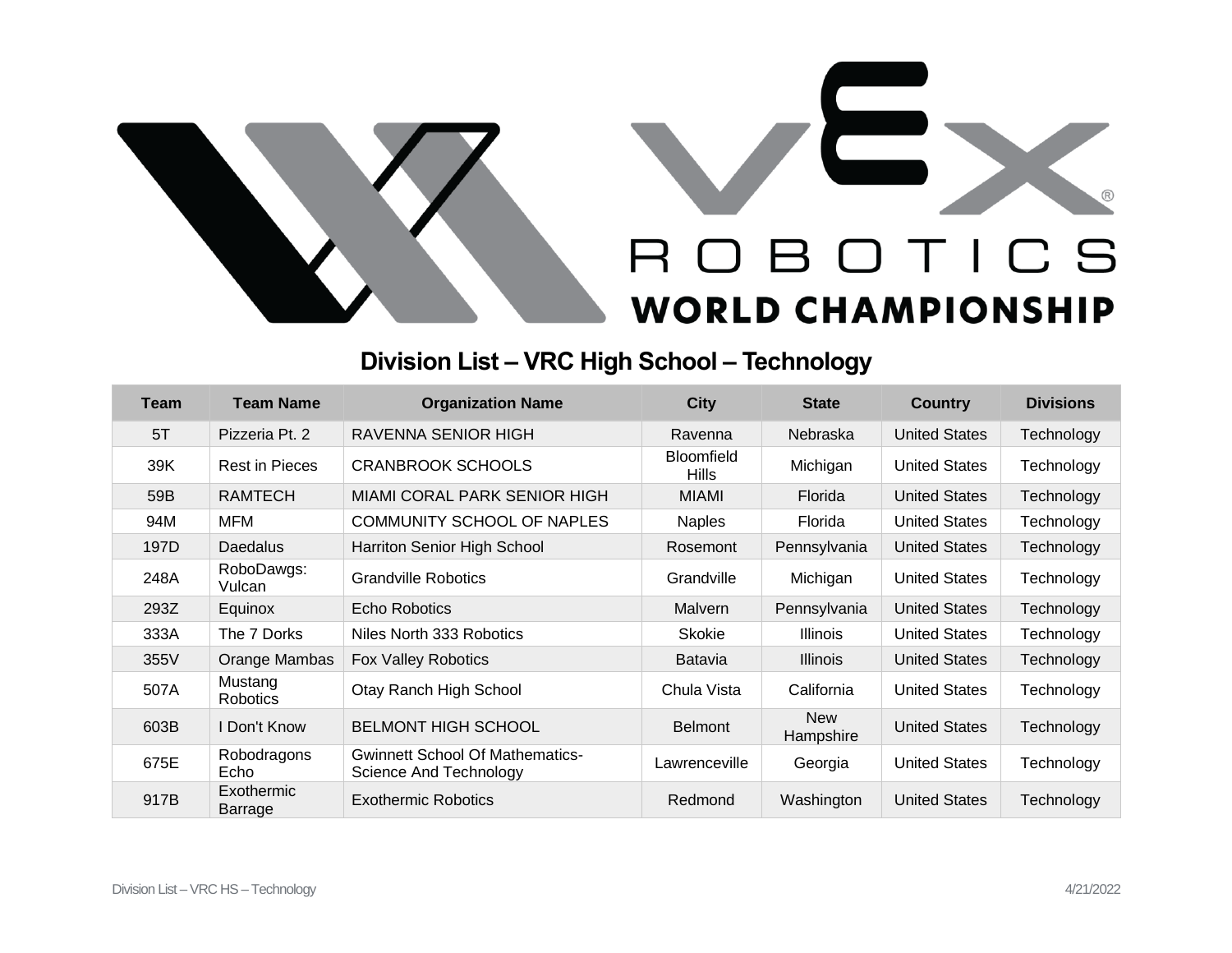| 967Y  | Yeet                               | Russellville High School                        | <b>RUSSELLVIL</b><br>LE | Arkansas          | <b>United States</b> | Technology |
|-------|------------------------------------|-------------------------------------------------|-------------------------|-------------------|----------------------|------------|
| 1018C | RoboDevils C                       | Pike High School                                | Indianapolis            | Indiana           | <b>United States</b> | Technology |
| 1075B | <b>Backlash</b>                    | <b>Heights Robotics</b>                         | Arcadia                 | Indiana           | <b>United States</b> | Technology |
| 1115F | Fibonacci                          | <b>GREENFIELD-CENTRAL HIGH</b><br><b>SCHOOL</b> | Greenfield              | Indiana           | <b>United States</b> | Technology |
| 1253B | <b>JavaBots</b>                    | COFFEE COUNTY HIGH SCHOOL                       | Douglas                 | Georgia           | <b>United States</b> | Technology |
| 1460K | Valkyrie                           | Sandy High School                               | Sandy                   | Oregon            | <b>United States</b> | Technology |
| 1588N | <b>Crash Test</b><br>Dummies       | Wood River High School                          | Hailey                  | Idaho             | <b>United States</b> | Technology |
| 1815U | <b>WCS</b><br>CATaclysm - U2       | <b>WESTBURY CHRISTIAN SCHOOL</b>                | Houston                 | <b>Texas</b>      | <b>United States</b> | Technology |
| 2068B | Metal Jackets                      | <b>OSBOURN PARK HIGH</b>                        | Manassas                | Virginia          | <b>United States</b> | Technology |
| 2140J | $PIE = FOR$                        | <b>JENISON HIGH SCHOOL</b>                      | Jenison                 | Michigan          | <b>United States</b> | Technology |
| 2344A | <b>Bolt Bots</b>                   | <b>CLEAR SPRINGS HIGH SCHOOL</b>                | League City             | Texas             | <b>United States</b> | Technology |
| 2496N | <b>BHS</b><br>Robopatties N        | Arnold O. Beckman High School                   | Irvine                  | California        | <b>United States</b> | Technology |
| 2602F | Hopkinetics<br>Freddy              | <b>HOPKINTON HIGH</b>                           | Hopkinton               | Massachusett<br>S | <b>United States</b> | Technology |
| 2733J | Jelly                              | <b>Team Jelly</b>                               | Groveland               | Florida           | <b>United States</b> | Technology |
| 2990G | <b>Titan Team</b><br><b>Helios</b> | West Salem High School                          | Salem                   | Oregon            | <b>United States</b> | Technology |
| 3141X | Lost in WA                         | <b>Gross Catholic Robotics</b>                  | <b>Bellevue</b>         | Nebraska          | <b>United States</b> | Technology |
| 3260H | <b>SHARP</b>                       | Sarah Heinz House                               | Pittsburgh              | Pennsylvania      | <b>United States</b> | Technology |
| 3532A | The<br>RoboSpartans A              | Seven Lakes High School                         | <b>KATY</b>             | <b>Texas</b>      | <b>United States</b> | Technology |
| 3796F | Pay Respects                       | J. L. MANN HIGH ACADEMY                         | Greenville              | South<br>Carolina | <b>United States</b> | Technology |
| 4082B | Freedom<br>Gladiators              | St Nicholas Catholic School                     | Freedom                 | Wisconsin         | <b>United States</b> | Technology |
| 4154Z | <b>U.S.S.R.</b>                    | NSU UNIVERSITY SCHOOL                           | Fort<br>Lauderdale      | Florida           | <b>United States</b> | Technology |
| 4478E | Rawr Vex Dee                       | MASUK HIGH SCHOOL                               | Monroe                  | Connecticut       | <b>United States</b> | Technology |
| 4886B | Beefcake                           | <b>Thetford Academy</b>                         | Thetford<br>Center      | Vermont           | <b>United States</b> | Technology |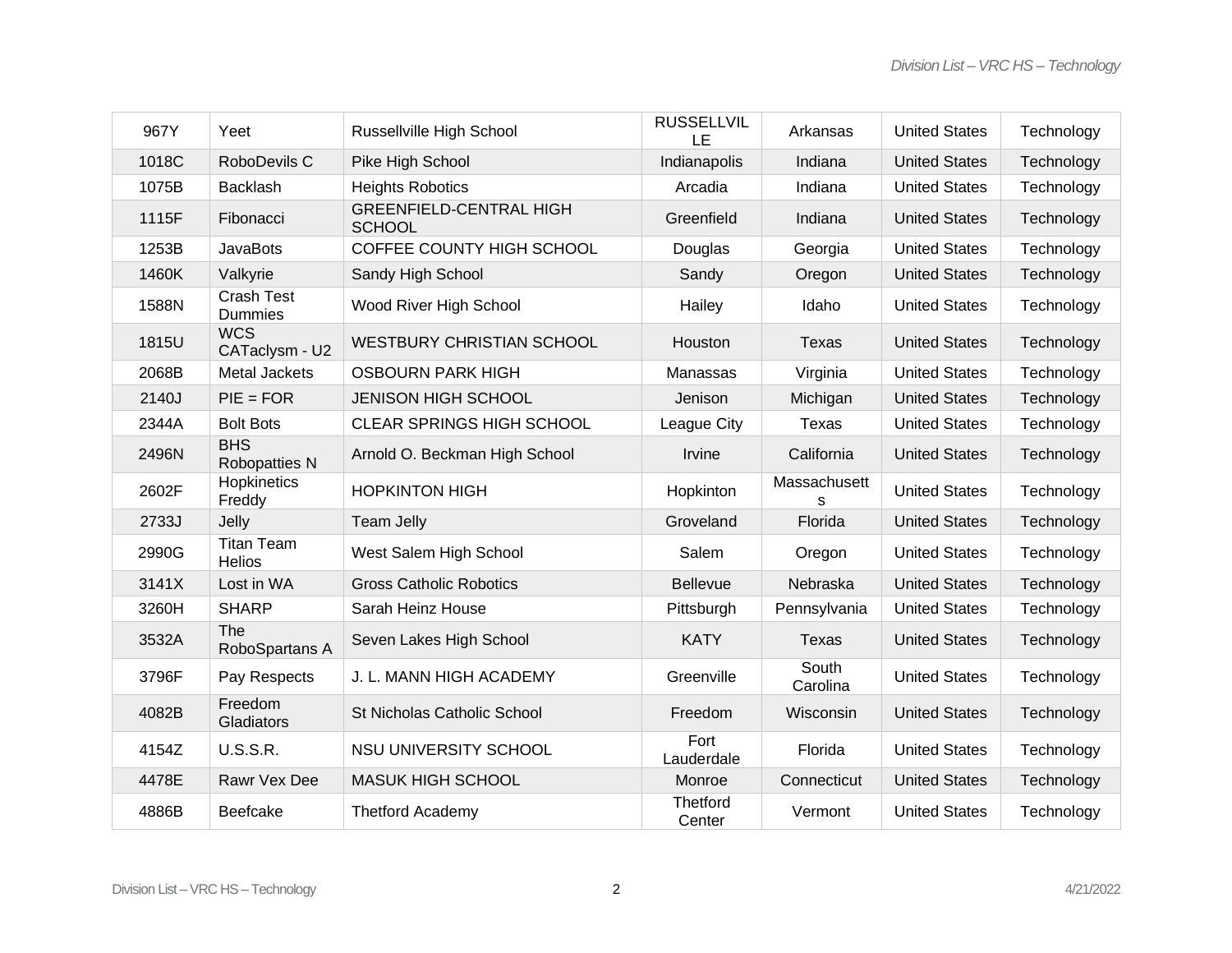| 5139E  | Pleased to Beat<br>You                 | <b>JAY M ROBINSON HIGH</b>                                 | Concord                        | North Carolina             | <b>United States</b> | Technology |
|--------|----------------------------------------|------------------------------------------------------------|--------------------------------|----------------------------|----------------------|------------|
| 5327S  | <b>Gael Force S</b>                    | <b>DUBLIN HIGH SCHOOL</b>                                  | Dublin                         | California                 | <b>United States</b> | Technology |
| 5588V  | <b>Calvert Hall</b><br>Cardinals       | CALVERT HALL COLLEGE HIGH<br><b>SCHOOL</b>                 | Towson                         | Maryland                   | <b>United States</b> | Technology |
| 6008B  | The Rolling<br>Wheels                  | NORTH UNION HIGH SCHOOL                                    | Richwood                       | Ohio                       | <b>United States</b> | Technology |
| 6210Y  | <b>HCS Eagles:</b><br><b>Stink Eye</b> | Heritage Christian School                                  | Indianapolis                   | Indiana                    | <b>United States</b> | Technology |
| 6603H  | Hungry Hungry<br>Hippos                | <b>PATRIOT HIGH</b>                                        | Nokesville                     | Virginia                   | <b>United States</b> | Technology |
| 6891S  | Superstars                             | Faith Lutheran High School                                 | Las Vegas                      | Nevada                     | <b>United States</b> | Technology |
| 7110Z  | Fired Up!                              | <b>CARROLL HIGH SCHOOL</b>                                 | Southlake                      | Texas                      | <b>United States</b> | Technology |
| 7316E  | Eggs N' Bacon                          | FIRESTONE HIGH SCHOOL                                      | Akron                          | Ohio                       | <b>United States</b> | Technology |
| 7432E  | EquinoX                                | Dutch Fork High School                                     | Irmo                           | South<br>Carolina          | <b>United States</b> | Technology |
| 7862D  | Dunno                                  | <b>Hesston High School</b>                                 | Hesston                        | Kansas                     | <b>United States</b> | Technology |
| 8110C  | Llamas with<br>Gears                   | <b>Mankato West Robotics</b>                               | Mankato                        | Minnesota                  | <b>United States</b> | Technology |
| 8349G  | <b>Original Geek</b>                   | <b>GATEWAY ACADEMY TO</b><br><b>INNOVATION &amp; TECH.</b> | Hopkinsville                   | Kentucky                   | <b>United States</b> | Technology |
| 8757A  | STEAM-Ed<br>Robotics A                 | STEAM-Ed Robotics Tauranga                                 | Tauranga                       |                            | New Zealand          | Technology |
| 8861A  | <b>Steel Panthers 1</b>                | International School Bangkok                               | Pakkret                        |                            | Thailand             | Technology |
| 9039A  | <b>BBRC: Snoopy</b>                    | <b>BrandywineBOTS Robotics Club</b>                        | Wilmington                     | Delaware                   | <b>United States</b> | Technology |
| 9181J  | <b>Spicy Marry</b><br>Brawn's          | Seaquam Secondary                                          | Delta                          | <b>British</b><br>Columbia | Canada               | Technology |
| 9257F  | <b>Flintstones</b>                     | <b>COVINGTON CATHOLIC HIGH</b><br><b>SCHOOL</b>            | Park Hills                     | Kentucky                   | <b>United States</b> | Technology |
| 9447H  | <b>「\(ツ)_/</b>                         | Palmetto Scholars Academy                                  | <b>North</b><br>Charleston     | South<br>Carolina          | <b>United States</b> | Technology |
| 9909W  | Walter                                 | MIDDLETOWN HIGH SCHOOL                                     | Middletown                     | Connecticut                | <b>United States</b> | Technology |
| 11124R | T-Rex Push-Ups                         | ELYRIA HIGH SCHOOL                                         | Elyria                         | Ohio                       | <b>United States</b> | Technology |
| 11574B | <b>Bunki Suru</b>                      | Colegio Patricio Lynch                                     | Valparaíso                     |                            | Chile                | Technology |
| 15055C | Robophobia                             | Robophobia Robotics                                        | Cupertino                      | California                 | <b>United States</b> | Technology |
| 16610B | <b>Funky Monkeys</b>                   | RoboEDU                                                    | <b>RICHMOND</b><br><b>HILL</b> | Ontario                    | Canada               | Technology |